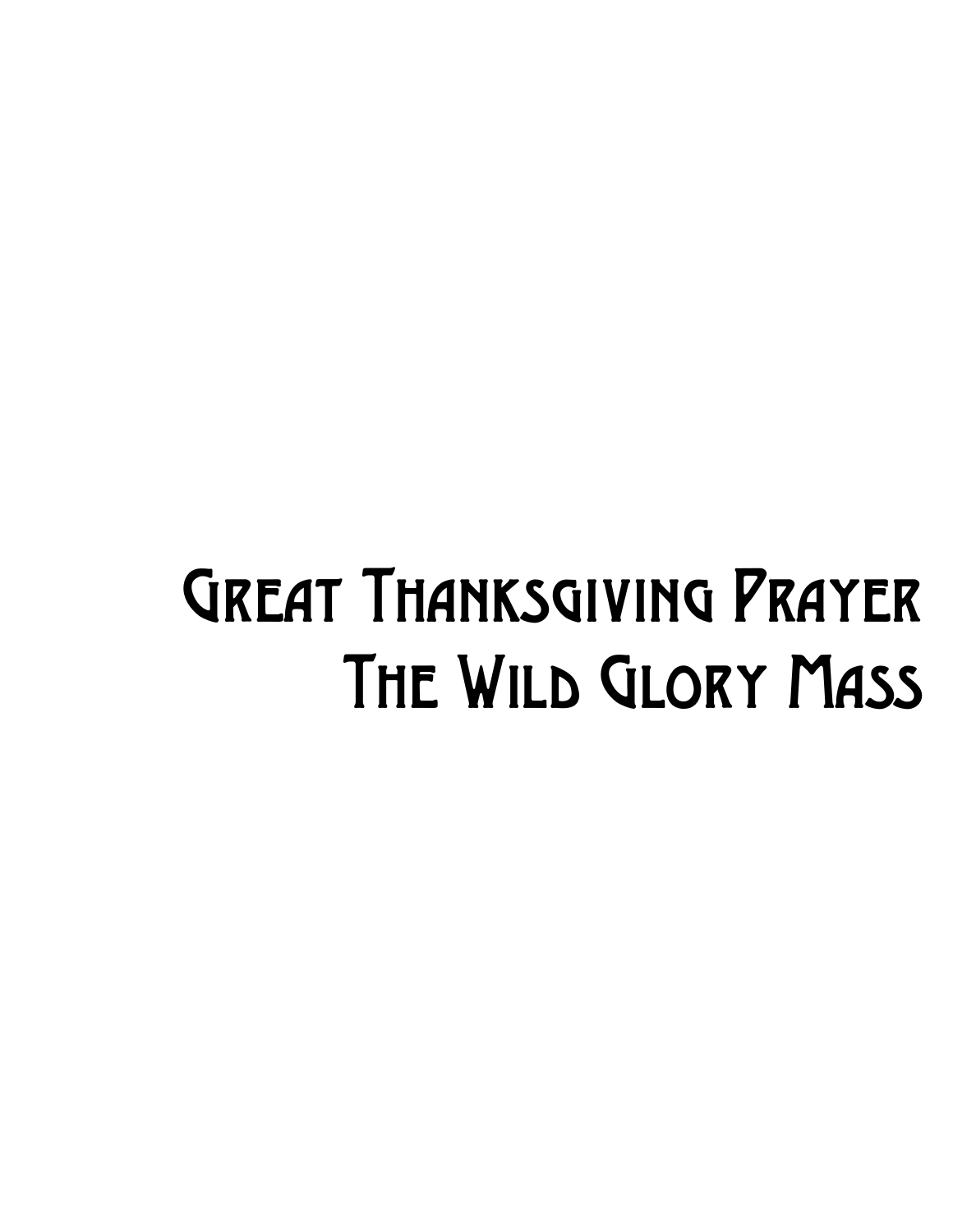*Presider* It is indeed right, it is our duty and our joy, always and everywhere to give you thanks, holy Father, almighty and eternal God. For you have created the heavens and the earth, and formed us in your own image.

> In the fullness of time you sent forth your Son, your eternal Word, who laid down his life for our salvation and rose from the grave, the first-fruits of your new creation.

You send forth your holy and life-giving Spirit to give life to our mortal bodies and to renew the face of the earth. in your love you made us for yourself. When we turned away you did not reject us, but came to meet us in your Son. You embraced us as your children welcomed us to sit and eat with you.

On the night he was betrayed, at supper with his friends he took bread, and gave you thanks; he broke it and gave it to them, saying: Take, eat; this is my body which is given for you; do this in remembrance of me.